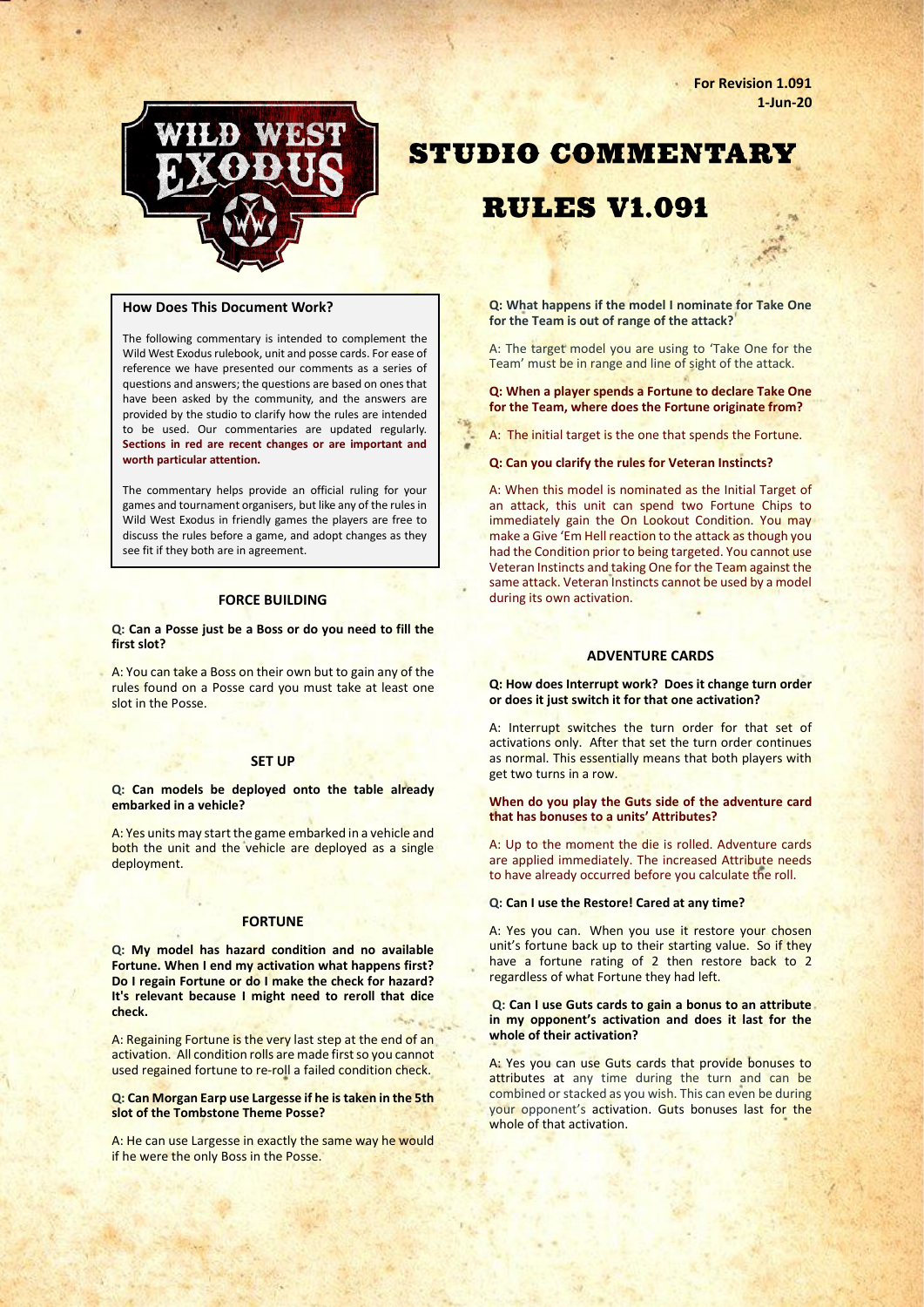Warcradle Studios is a trading name of Wayland Games Limited. Wild West Exodus is a tradem Wayland Games Limited. Illustrations and Designs are copyright © 2018 Wayland Games Limited.

# **MOVE ACTIONS**

#### **Q: How far can a model jump?**

A: You can jump up to a maximum of your Quickness attribute. For each full inch of movement before the jump you gain a +1 to your jump roll.

**Q: Can mounted models or models on M(O) bases use portals?** 

A: Yes.

**Q: The Heavy weapon trait says it can not be fired in an Activation that you make a Move Action. Can you shoot then move?**

A: If you are carrying a heavy weapon, when you activate, you decide if you want to move or shoot. If you do one, then you forfeit the other.

**Q: If an enemy unit with a melee of 1" or more engages a unit inside a building. Is the unit inside a building trapped inside, as a unit can't exit a building if it is engaged?**

A: Engaged units cannot perform Get Out Actions so cannot leave buildings.

## **REACTIONS**

Reactions are taken by a Model, who is currently not the Active Model, when it is the target of an Action (typically a Combat Action). You may only make one Reaction to an Action. Reactions are usually defined as such on their rule entry, but include the following:

Quick and the Dead Veteran Instincts Give 'em Hell Take one for the Team Amber Clade Blessings of the Allshard Even in Death Flight or Fight Indomitable Loyal Companion Meat Shields The Wayland Way

Reactions occur before the triggering Action is completed. Resolve the Reaction in full, then resolve the initial Action. Only one Reaction can be made to an Action. Models who are forced to make an Action under the Compel Ability cannot use Reactions for the duration of that Action.

#### **RESERVES**

#### **Q: Are Reserves half the force or half the Posse?**

A: Half the force. If you have a posse with five units and a second with four within your Force, up to five units from the force can be placed in Reserve. This could be all of the first posse or part of both.



**Frequently Asked Questions For Revision 1.091 1-Jun-20**

**Q: Can a model in reserve use fortune to re-roll a failed Reserve test?**

A: Yes

# **COMBAT ACTIONS**

#### **Q: How do you draw Line of Sight to a target?**

A: Line of Sight is drawn from the activating model using its base size toward a targeting model. Both edges of the base of the attacker are drawn in a parallel line to the target base. If any portion of the line is interrupted, the target is obscured.



**Q: Can a model being transported by a vehicle be targeted by an attack, if they can be targeted do they gain any bonuses to grit for cover etc?**

A: Yes a unit that is embarked in a vehicle can still be targeted as long as the attacking unit has line of sight to the vehicle. The vehicle provides cover and the embarked unit is considered to be Hunkered.

#### **Q: Do weapons like lasso or smoke bombs do damage?**

A: Yes.

#### **Q: Does Brutal apply to per hit or per action?**

A: Brutal only applies an extra wound per action. So a single attack will apply a maximum of 1 extra hit per action regardless of the Rate of Attack

#### **Q: When a weapon with a Rate of Attack higher than 1 achieves a critical success. What happens in that action?**

A: The individual die that scores critical success gains the additional quality. The player controlling the Activated unit decides which shot to resolve in which order.

**Q: How do template weapons affect units inside buildings?**

A: Template weapons will only hit one occupant of a building unless it has the Engulf quality.

**Q: If a model has more than one weapons with Parry, can you force the attacker to reroll as many dice as there are instances of the Parry rule?** 

A: You may only Parry one die per Action.

**Q: Where can a unit be deployed after a weapon with the Beacon Quality successfully hits a target?**

A: As close to the target unit as possible within your deployment area.

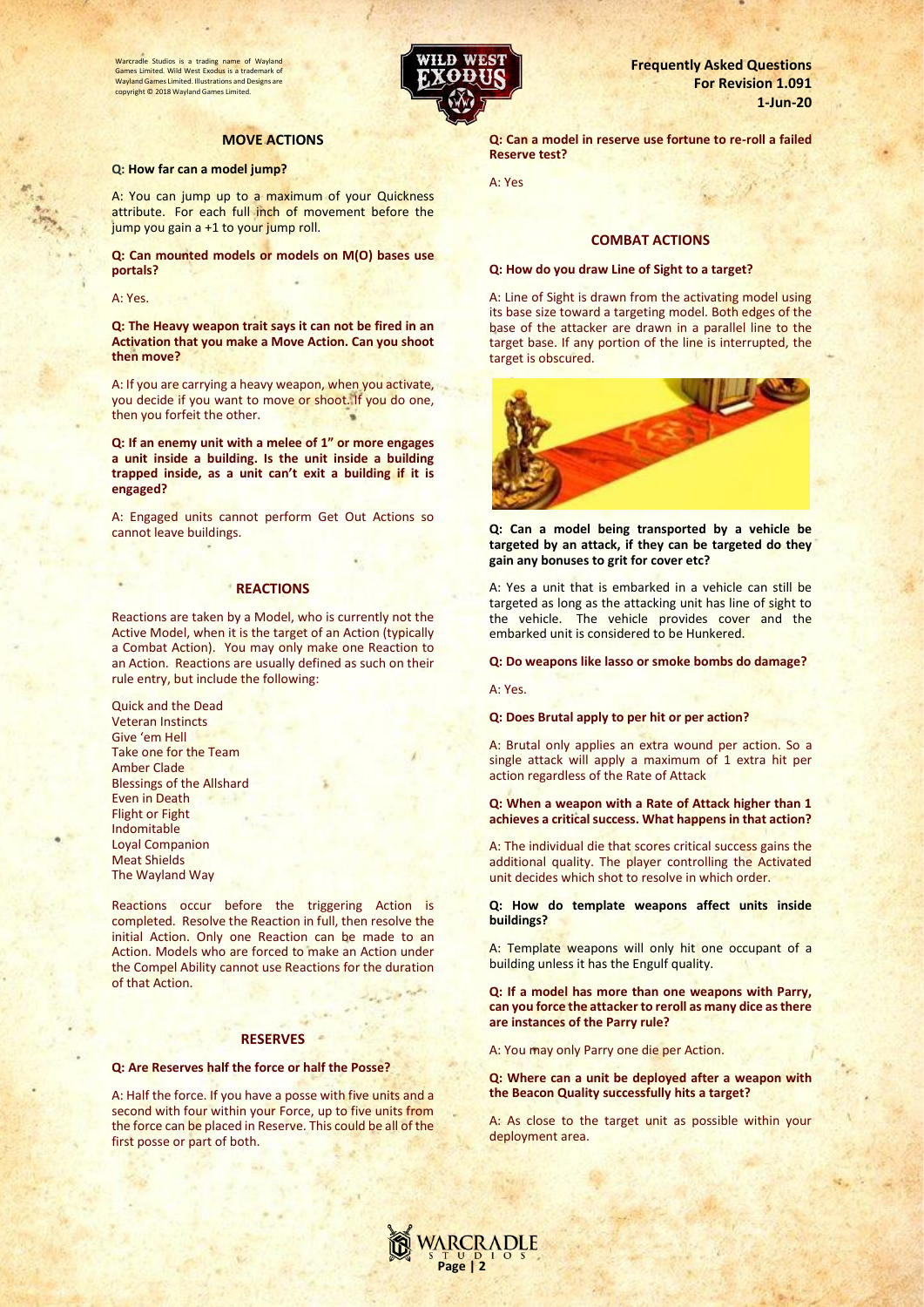Warcradle Studios is a trading name of Wayland Games Limited. Wild West Exodus is a trademark of Wayland Games Limited. Illustrations and Designs are copyright © 2018 Wayland Games Limited.



#### **Q: When using a torrent weapon as a free shoot action are the hits automatic?**

A: No. You must roll one die to hit and then if that is a success against the target you score D5 hits with a max of 1 per model in the target unit.

# **Q: Can you ever re-roll a critical miss?**

A: This can only happen if a rule specifically permits it. If a rule says "This unit may re-roll any failed combat checks" for example, that does not allow that unit to reroll a critical miss.

#### **Q: Are building rooftops Area Terrain?**

A: Yes. It is advised to remember the heights of the building though.

#### **Q: How do the Linked & Moving Target interact with each other if combined in the same combat action?**

A: They both take effect on the roll. Linked re-rolls the misses and Moving Target re-rolls the hits. In this situation you would pick up all the dice and roll them again applying the result of the second roll.

# **CONDITIONS**

**Q: If I fail a grit check caused by a Hazard condition at the end of my activation and I use Mettle to keep them alive do I keep the hazard condition on the unit?**

A: Yes. As the Grit check was not passed the Hazard condition persists.

**Q: If a model in a unit has the Hazard condition and their unit is hit again by a weapon that has the Hazardous quality, does the hit gain the Lethal quality even though some models in the unit do not have the Hazard condition?** 

A: Yes. As one or more models in the unit have the Hazard condition, a hit from a weapon with the Hazardous Quality is Lethal.

**Q: If a unity suffers from multiple Negative Conditions. Which order should I resolve them?**

A: This really only applies to Disordered and Hazard which are both resolved at the end of a unit's Activation. In cases like this, the Conditions should be resolved in the order they appear in the rulebook: Disorder, Hazard, Stunned.

**Q: A unit moves to a piece of cover and makes an In Cover Free Move Action. During my opponent's Activation my unit becomes Disordered. Does my unit lose the benefit of the In Cover Action?** 

A: No, while a unit cannot make In Cover Actions while Disordered, the unit was not affected by Disorder when it made the In Cover Action in its activation.

#### **Q: When are negative conditions applied with weapons?**

A: Weapons with the Hazardous quality apply Hazard to the model immediately upon a successful Aim or Fight check with a weapon. Weapons with the Stun quality apply the Stunned condition to a target model on a

# **Frequently Asked Questions For Revision 1.091 1-Jun-20**

successful grit check. Weapons with the Disorder condition apply Disordered to the unit on a failed Grit check.

# **UNIT COMMON RULES**

#### **Q: What happens if a unit has Tough and is hit by a weapon with the Stun or Disrupt Quality?**

A: The Initial target in the unit benefits from the Tough Common Rule, however once the model becomes Stunned, the unit cannot benefit from the Tough rule (even against remaining hits from the same Attack) until it loses the Stunned Condition.

**Q: Does Moving Target last until the end of the turn or until the next activation?** 

A: End of the turn.

**Q: Does Moving Target benefit from a Trailfinder move?** 

A: Yes. Trailfinder Moves are part of the first turn.

**Q: Can you use Quick and the Dead against Strike actions?** 

A: Yes

**Q: If I use Quick and the Dead (QatD) and succeed, are all subsequent actions from the same unit ignored? Does the attacking unit then need to target another unit if it has further actions to take?** 

A: Quick and the Dead negates all hits that would be rolled from a single combat action and must be declared before the dice are rolled. This means that if you are targeted by a multiple model unit you can only negate one of the attacks from one model in the unit. All subsequent combat actions are unaffected by the use of QatD.

#### **Q: How does Quick and the Dead (QatD) work against Massed Fire?**

A: Normally, a successful QatD by the target, will negate all dice rolled in a Combat action. This means no dice are rolled and no effects triggered. Against a unit using Massed Fire, a successful QatD will reduce the total Rate of Attack by an amount equal to the QatD result. For example, if the target unit's QatD result was 15, it would reduce the Rate of Attack by 15.

**Q: If a unit with Mettle removes the disordered condition and is wounded again in the same turn can it use Mettle again?** 

A: Yes.

### **Q: What happens if a unit has Mettle and is hit by a weapon with the Disorder or Disrupt Quality?**

A: The Initial target in the unit benefits from the Mettle Common Rule and when the model fails a Grit Check the entire unit becomes disordered rather than have the model Wounded (they also potentially receive other conditions that might be applied on the failed Grit Check). Against a subsequent failed Grit check the unit cannot benefit from Mettle (even against remaining hits from the same Attack) as it has the Disordered Condition.